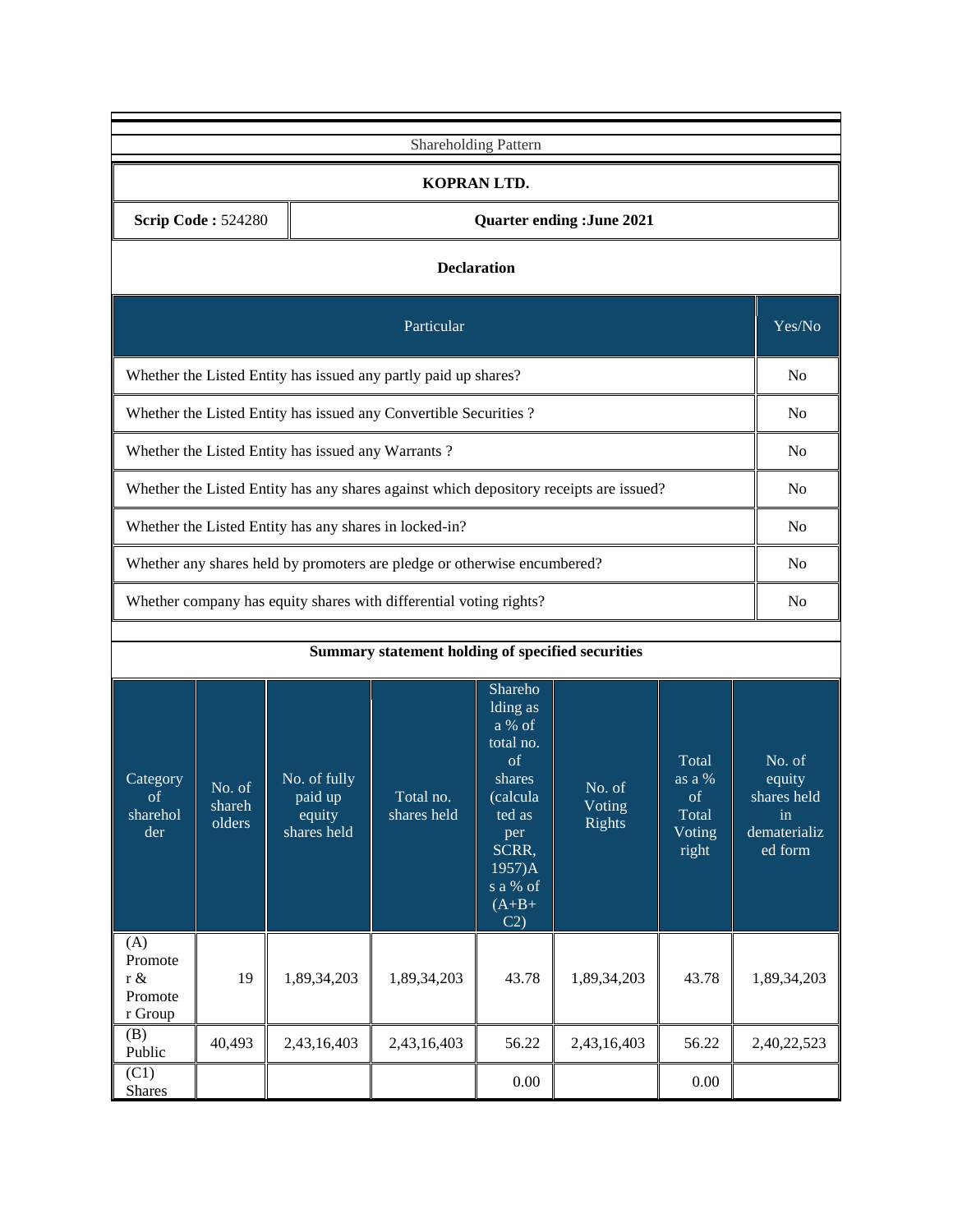| underlyi<br>$ng$ DRs                                   |        |             |             |          |             |        |             |
|--------------------------------------------------------|--------|-------------|-------------|----------|-------------|--------|-------------|
| (C2)<br><b>Shares</b><br>held by<br>Employe<br>e Trust |        |             |             | $0.00\,$ |             | 0.00   |             |
| $(C)$ Non<br>Promote<br>r-Non<br>Public                |        |             |             | 0.00     |             | 0.00   |             |
| Grand<br>Total                                         | 40,512 | 4,32,50,606 | 4,32,50,606 | 100.00   | 4,32,50,606 | 100.00 | 4,29,56,726 |
| $Note:C=C1+C2$<br>Grand Total=A+B+C                    |        |             |             |          |             |        |             |

| <b>Shareholding Pattern</b>                                                      |                         |                                                  |                           |                                                                                                                 |                                                                 |  |  |  |
|----------------------------------------------------------------------------------|-------------------------|--------------------------------------------------|---------------------------|-----------------------------------------------------------------------------------------------------------------|-----------------------------------------------------------------|--|--|--|
| <b>Scrip Code: 524280</b>                                                        |                         | <b>Quarter Ending: June 2021</b>                 |                           |                                                                                                                 |                                                                 |  |  |  |
| <b>Statement showing shareholding pattern of the Promoter and Promoter Group</b> |                         |                                                  |                           |                                                                                                                 |                                                                 |  |  |  |
| Category of<br>shareholder                                                       | Nos. of<br>shareholders | No. of fully<br>paid up<br>equity<br>shares held | Total nos.<br>shares held | Shareholding as<br>a % of total no.<br>of shares<br>(calculated as<br>per SCRR,<br>1957)As a % of<br>$(A+B+C2)$ | Number of<br>equity shares<br>held in<br>dematerialized<br>form |  |  |  |
| A1) Indian                                                                       |                         |                                                  |                           | 0.00                                                                                                            |                                                                 |  |  |  |
| <b>Individuals/Hindu</b><br>undivided Family                                     | 12                      | 54,81,410                                        | 54,81,410                 | 12.67                                                                                                           | 54,81,410                                                       |  |  |  |
| Rajendra Somani                                                                  | $\mathbf{1}$            | 23,24,250                                        | 23,24,250                 | 5.37                                                                                                            | 23,24,250                                                       |  |  |  |
| <b>Susheel Somani</b>                                                            | $\mathbf{1}$            | 8,71,900                                         | 8,71,900                  | 2.02                                                                                                            | 8,71,900                                                        |  |  |  |
| Hridai Shusheel<br>Somani                                                        | 1                       | 1,16,900                                         | 1,16,900                  | 0.27                                                                                                            | 1,16,900                                                        |  |  |  |
| Mridula Somani                                                                   | $\mathbf{1}$            | 2,28,900                                         | 2,28,900                  | 0.53                                                                                                            | 2,28,900                                                        |  |  |  |
| Surendra Somani                                                                  | 1                       | 5,03,075                                         | 5,03,075                  | 1.16                                                                                                            | 5,03,075                                                        |  |  |  |
| Jaya Somani                                                                      | 1                       | 2,58,500                                         | 2,58,500                  | 0.60                                                                                                            | 2,58,500                                                        |  |  |  |
| Adarsh Somani                                                                    | 1                       | 1,81,250                                         | 1,81,250                  | 0.42                                                                                                            | 1,81,250                                                        |  |  |  |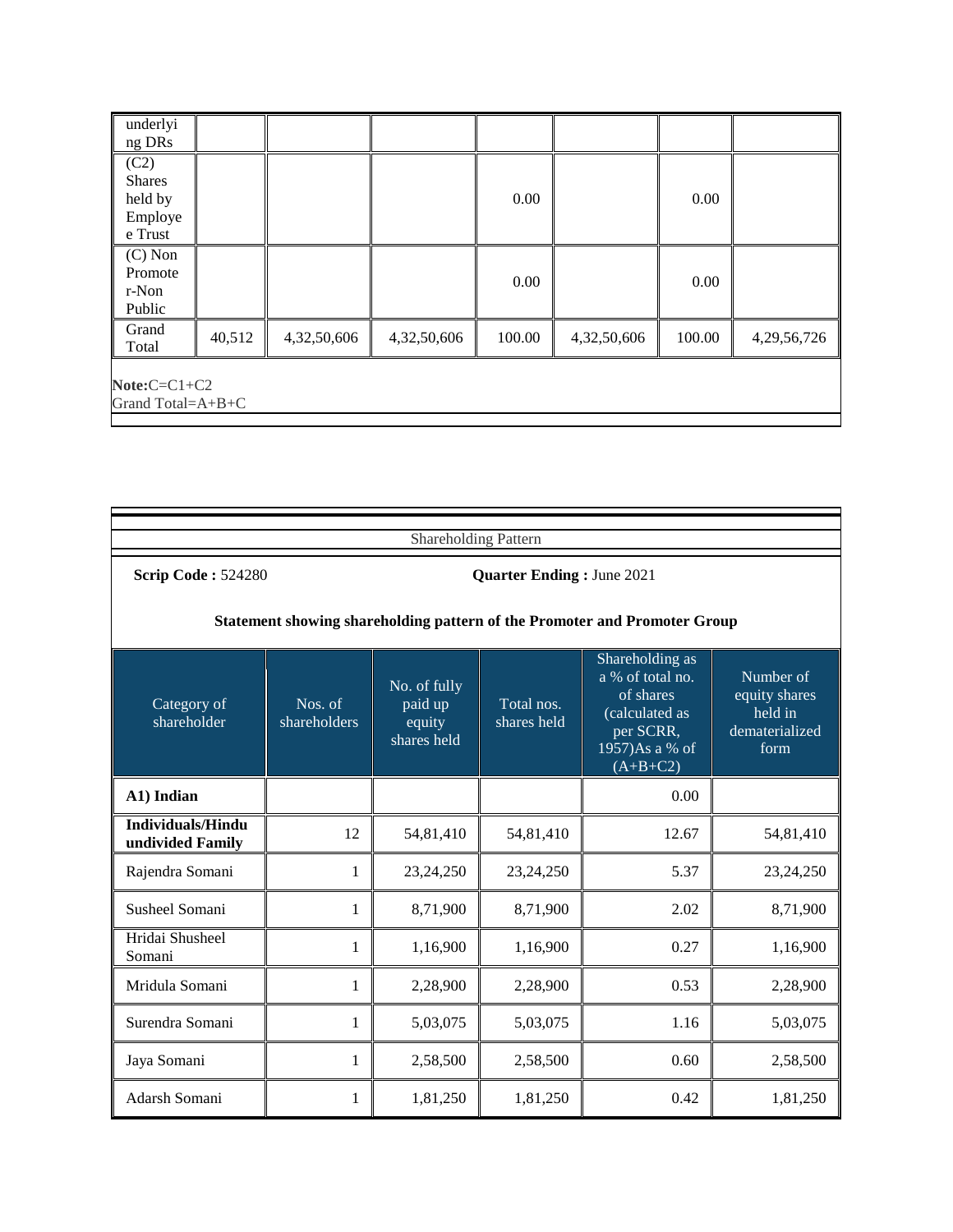| Suhrid Somani                        | 1            | 93,300      | 93,300      | 0.22  | 93,300      |
|--------------------------------------|--------------|-------------|-------------|-------|-------------|
| Vandana Somani                       | $\mathbf{1}$ | 3,25,200    | 3,25,200    | 0.75  | 3,25,200    |
| Somani Kumkum                        | $\mathbf 1$  | 35,635      | 35,635      | 0.08  | 35,635      |
| Varun Somani                         | $\mathbf{1}$ | 2,72,500    | 2,72,500    | 0.63  | 2,72,500    |
| Nupur Somani                         | $\mathbf{1}$ | 2,70,000    | 2,70,000    | 0.62  | 2,70,000    |
| <b>Any Other</b><br>(specify)        | 7            | 1,34,52,793 | 1,34,52,793 | 31.10 | 1,34,52,793 |
| Debonair<br>Publication Pvt.<br>Ltd. | $\mathbf 1$  | 1,000       | 1,000       | 0.00  | 1,000       |
| G.Claridge &<br>Company Limited      | $\mathbf{1}$ | 3,42,500    | 3,42,500    | 0.79  | 3,42,500    |
| <b>Oricon Enterprises</b><br>Ltd.    | $\mathbf{1}$ | 60,17,183   | 60,17,183   | 13.91 | 60,17,183   |
| Parijat Shipping<br>and Finale Ltd.  | $\mathbf{1}$ | 3,85,209    | 3,85,209    | 0.89  | 3,85,209    |
| Kopran Lifestyle<br>Ltd              | $\mathbf{1}$ | 3,950       | 3,950       | 0.01  | 3,950       |
| Sarvamangal<br>Mercantile Co.Ltd.    | $\mathbf{1}$ | 29,02,951   | 29,02,951   | 6.71  | 29,02,951   |
| Panorama Finvest<br>Pvt.Ltd.         | $\mathbf{1}$ | 38,00,000   | 38,00,000   | 8.79  | 38,00,000   |
| <b>Sub Total A1</b>                  | 19           | 1,89,34,203 | 1,89,34,203 | 43.78 | 1,89,34,203 |
| A2) Foreign                          |              |             |             | 0.00  |             |
| $A=A1+A2$                            | 19           | 1,89,34,203 | 1,89,34,203 | 43.78 | 1,89,34,203 |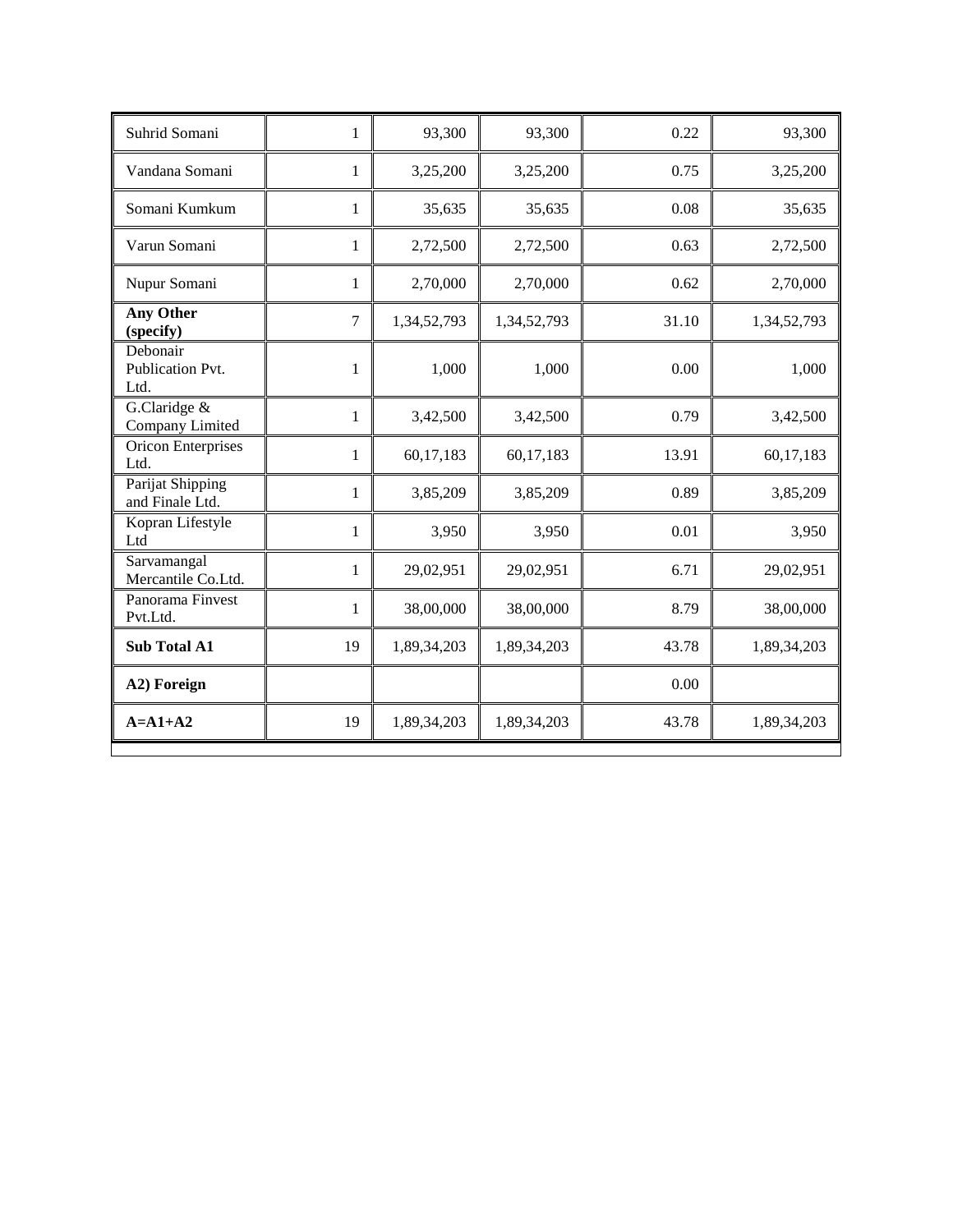|                                                                                               | Shareholding Pattern Public Shareholder                          |                                                     |                          |                                                                                                                    |                            |                                                                                                                  |                                                                                     |  |
|-----------------------------------------------------------------------------------------------|------------------------------------------------------------------|-----------------------------------------------------|--------------------------|--------------------------------------------------------------------------------------------------------------------|----------------------------|------------------------------------------------------------------------------------------------------------------|-------------------------------------------------------------------------------------|--|
|                                                                                               |                                                                  |                                                     |                          |                                                                                                                    |                            |                                                                                                                  |                                                                                     |  |
|                                                                                               | <b>Scrip Code: 524280</b><br><b>Quarter ending: June 2021</b>    |                                                     |                          |                                                                                                                    |                            |                                                                                                                  |                                                                                     |  |
|                                                                                               | Statement showing shareholding pattern of the Public shareholder |                                                     |                          |                                                                                                                    |                            |                                                                                                                  |                                                                                     |  |
| Category &<br>Name of the<br>Shareholders                                                     | No. of<br>shareh<br>older                                        | No. of<br>fully paid<br>up equity<br>shares<br>held | Total no.<br>shares held | Share<br>holdi<br>ng %<br>calcu<br>lated<br>as per<br><b>SCR</b><br>R,<br>1957<br>As a<br>% of<br>$(A+B)$<br>$+C2$ | No. of<br>Voting<br>Rights | <b>Total</b><br>as a<br>% of<br>Total<br>Votin<br>$\mathbf{g}% _{0}\left( \mathbf{r},\mathbf{r}\right)$<br>right | No. of<br>equity<br>shares held<br>in<br>dematerializ<br>ed form(Not<br>Applicable) |  |
| B1)<br><b>Institutions</b>                                                                    | $\boldsymbol{0}$                                                 | $\boldsymbol{0}$                                    |                          | 0.00                                                                                                               |                            | 0.00                                                                                                             |                                                                                     |  |
| <b>Mutual</b><br>Funds/                                                                       | 3                                                                | 500                                                 | 500                      | 0.00                                                                                                               | 500                        | 0.00                                                                                                             |                                                                                     |  |
| <b>Alternate</b><br><b>Investment</b><br><b>Funds</b>                                         | 1                                                                | 70000                                               | 70,000                   | 0.16                                                                                                               | 70,000                     | 0.16                                                                                                             | 70,000                                                                              |  |
| Foreign<br><b>Portfolio</b><br><b>Investors</b>                                               | $\mathfrak{2}$                                                   | 71102                                               | 71,102                   | 0.16                                                                                                               | 71,102                     | 0.16                                                                                                             | 71,102                                                                              |  |
| <b>Financial</b><br>Institutions/<br><b>Banks</b>                                             | 8                                                                | 227307                                              | 2,27,307                 | 0.53                                                                                                               | 2,27,307                   | 0.53                                                                                                             | 2,27,007                                                                            |  |
| <b>Any Other</b><br>(specify)                                                                 | 3                                                                | 300                                                 | 300                      | 0.00                                                                                                               | 300                        | 0.00                                                                                                             |                                                                                     |  |
| ${\rm FII}$                                                                                   | 3                                                                | 300                                                 | 300                      | 0.00                                                                                                               | 300                        | 0.00                                                                                                             |                                                                                     |  |
| <b>Sub Total B1</b>                                                                           | 17                                                               | 369209                                              | 3,69,209                 | 0.85                                                                                                               | 3,69,209                   | 0.85                                                                                                             | 3,68,109                                                                            |  |
| <b>B2)</b> Central<br>Government/<br><b>State</b><br>Government(<br>s)/ President<br>of India | $\boldsymbol{0}$                                                 | $\boldsymbol{0}$                                    |                          | 0.00                                                                                                               |                            | 0.00                                                                                                             |                                                                                     |  |
| B3) Non-<br><b>Institutions</b>                                                               | $\boldsymbol{0}$                                                 | $\boldsymbol{0}$                                    |                          | 0.00                                                                                                               |                            | $0.00\,$                                                                                                         |                                                                                     |  |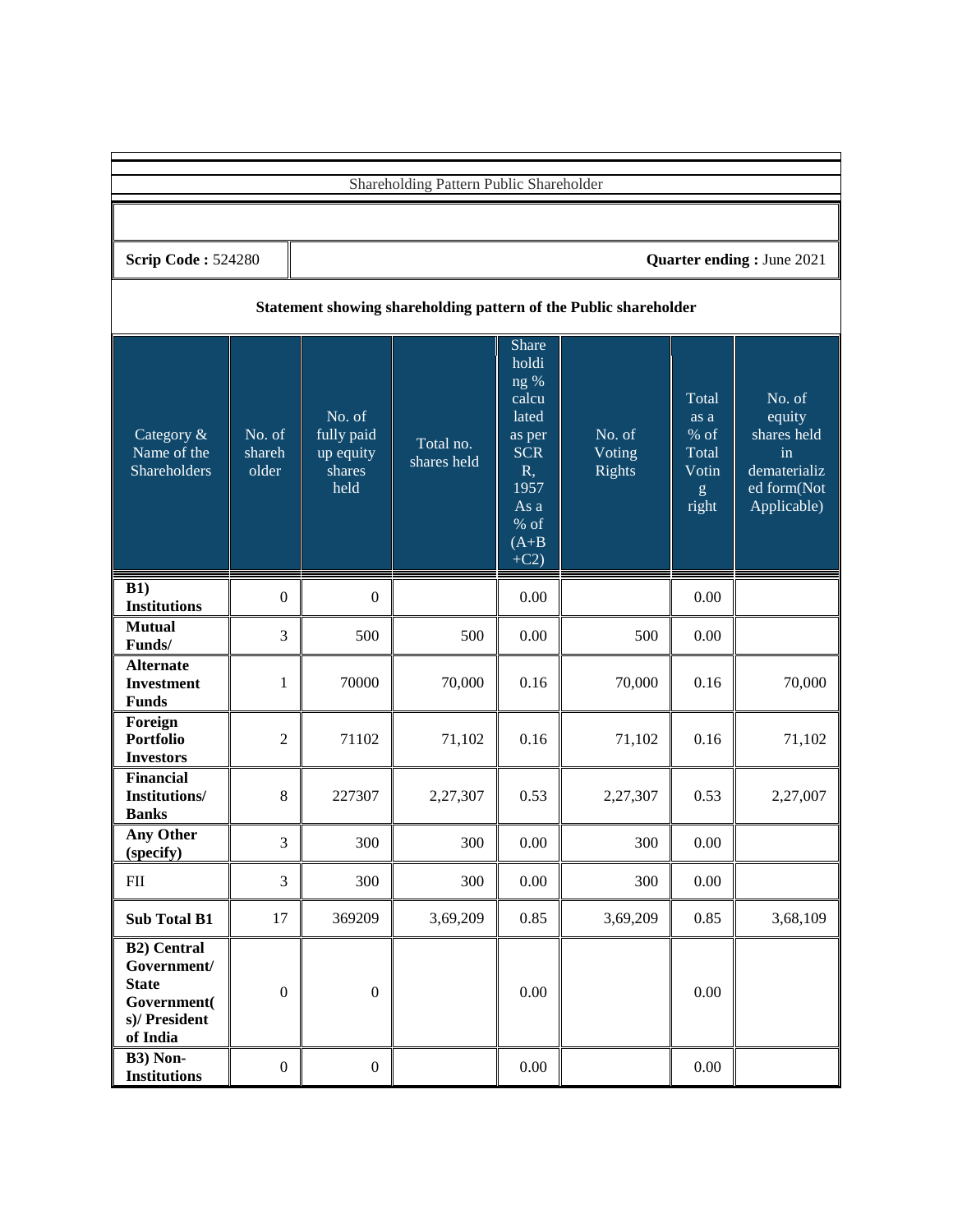| <b>Individual</b><br>share capital<br>upto Rs. 2<br>Lacs         | 38556          | 13192828 | 1,31,92,828 | 30.50 | 1,31,92,828 | 30.50 | 1,29,19,999 |
|------------------------------------------------------------------|----------------|----------|-------------|-------|-------------|-------|-------------|
| <b>Individual</b><br>share capital<br>in excess of<br>Rs. 2 Lacs | 73             | 4398424  | 43,98,424   | 10.17 | 43,98,424   | 10.17 | 43,98,424   |
| <b>NBFCs</b><br>registered<br>with RBI                           | 1              | 15399    | 15,399      | 0.04  | 15,399      | 0.04  | 15,399      |
| <b>Any Other</b><br>(specify)                                    | 1846           | 6340543  | 63,40,543   | 14.66 | 63,40,543   | 14.66 | 63,20,592   |
| <b>Bodies</b><br>Corporate                                       | 279            | 2825128  | 28, 25, 128 | 6.53  | 28, 25, 128 | 6.53  | 28,05,327   |
| Clearing<br>Members                                              | 230            | 948897   | 9,48,897    | 2.19  | 9,48,897    | 2.19  | 9,48,897    |
| <b>HUF</b>                                                       | 763            | 1533928  | 15,33,928   | 3.55  | 15,33,928   | 3.55  | 15,33,928   |
| <b>RIKEEN</b><br><b>PRADIP</b><br><b>DALAL</b>                   | $\mathbf{1}$   | 536994   | 5,36,994    | 1.24  | 5,36,994    | 1.24  | 5,36,994    |
| Non-Resident<br>Indian (NRI)                                     | 572            | 1030642  | 10,30,642   | 2.38  | 10,30,642   | 2.38  | 10,30,492   |
| <b>Trusts</b>                                                    | $\overline{2}$ | 1948     | 1,948       | 0.00  | 1,948       | 0.00  | 1,948       |
| <b>Sub Total B3</b>                                              | 40476          | 23947194 | 2,39,47,194 | 55.37 | 2,39,47,194 | 55.37 | 2,36,54,414 |
| $B=B1+B2+B$<br>3                                                 | 40493          | 24316403 | 2,43,16,403 | 56.22 | 2,43,16,403 | 56.22 | 2,40,22,523 |